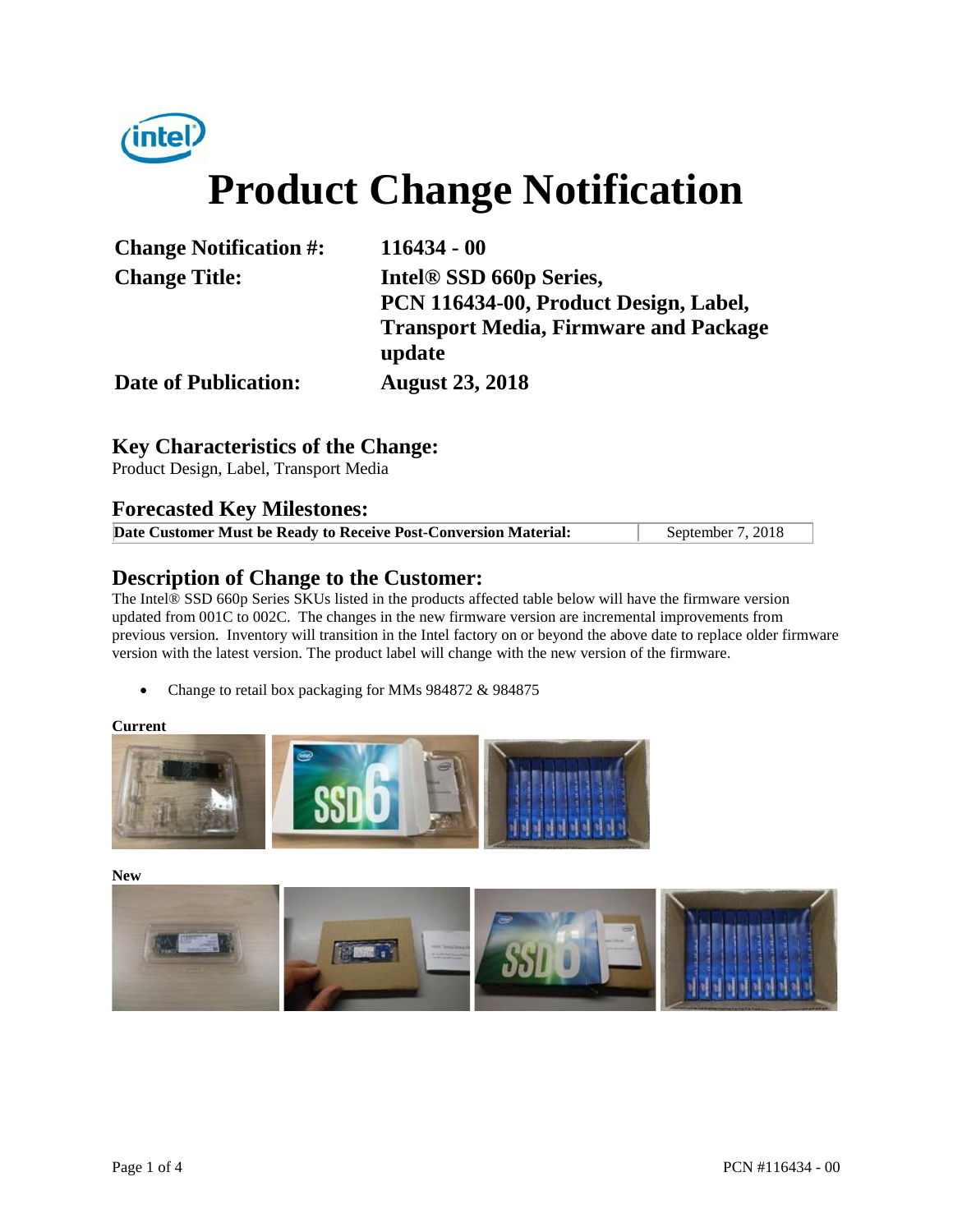• Change to retail box packaging for MM 981634

#### **Current**



**New** 



## **Customer Impact of Change and Recommended Action:**

Since the firmware update has incremental improvement over the previous version, Intel anticipates no product impact with this firmware, and re-qualification is not recommended. The packaging change will not affect the Form, Fit or Function of the product.

Customer should be aware of these packaging changes and take any steps for incoming and processing to accommodate the new packages.

Intel will attempt to deplete pre-conversion material before shipping post-conversion material but there is a possibility of Intel shipping mixed inventory. Therefore, customers will need to manage and migrate to the postconversion material as soon as possible.

Milestone dates are estimates and subject to change based on business and operational conditions.

Please contact your local Intel Field Sales Rep if you have any further questions about these changes.

\* Other names and brands may be claimed as the property of others.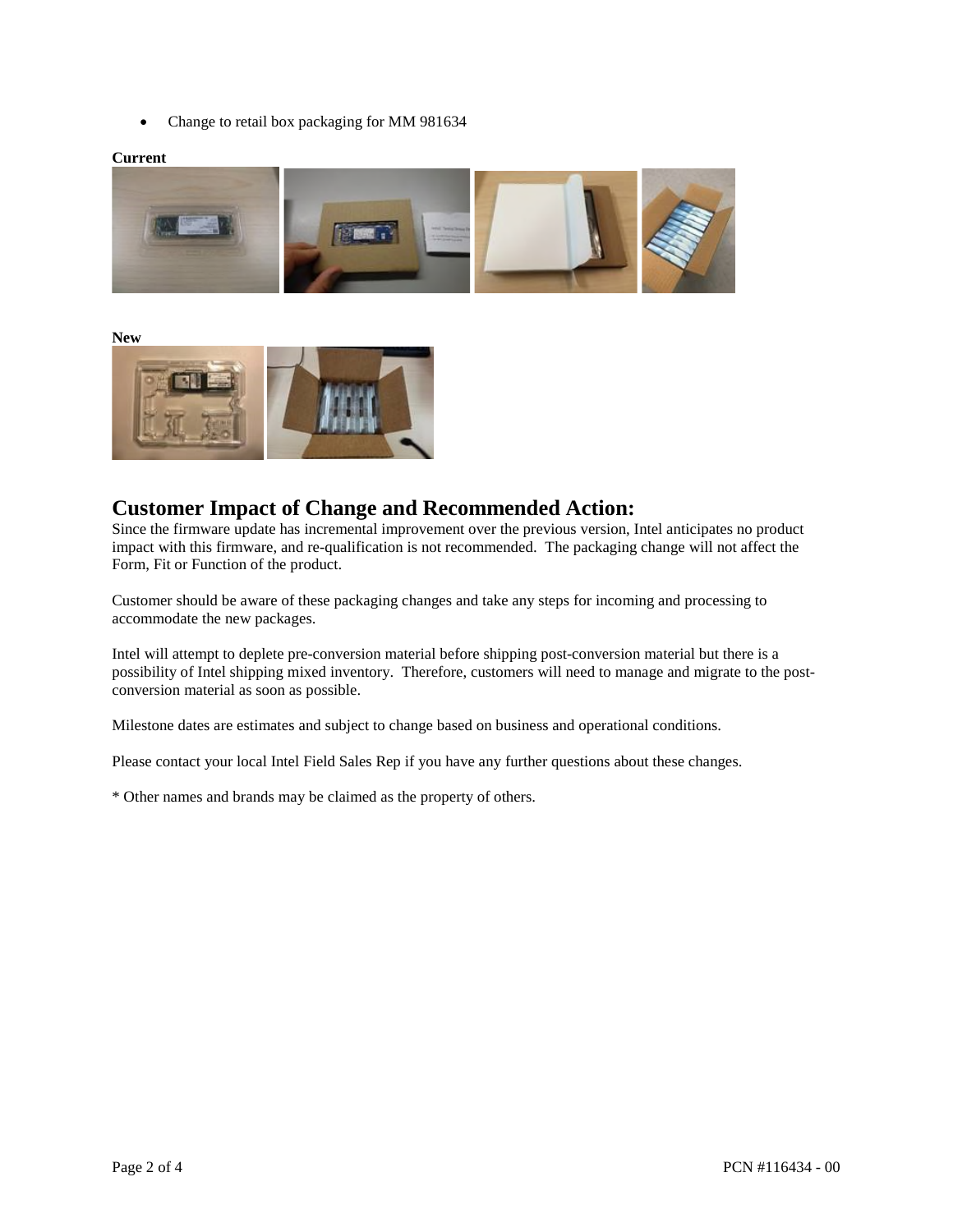# **Products Affected / Intel Ordering Codes:**

| <b>Product Name</b>                                                                                | o<br><b>Product Code</b> | MM#    | <b>Pre Change</b> | <b>Pre Change</b> | <b>Post Change Post Change</b> |            |
|----------------------------------------------------------------------------------------------------|--------------------------|--------|-------------------|-------------------|--------------------------------|------------|
|                                                                                                    |                          |        | TA                | <b>SA</b>         | TA                             | <b>SA</b>  |
| Intel® SSD 660p Series (512GB, M.2<br>80mm PCIe 3.0 x4, 3D2, QLC) Generic<br>Single Pack           | SSDPEKNW512G801          | 976802 | J93118-100        | J93121-100        | J93118-101                     | J93121-101 |
| Intel® SSD 660p Series (1.0TB, M.2<br>80mm PCIe 3.0 x4, 3D2, QLC) Generic<br>Single Pack           | SSDPEKNW010T801          | 976803 | J93119-100        | J93130-100        | J93119-101                     | J93130-101 |
| Intel® SSD 660p Series (2.0TB, M.2<br>80mm PCIe 3.0 x4, 3D2, QLC) Generic<br>Single Pack           | SSDPEKNW020T801          | 976804 | J93120-100        | J93132-100        | J93120-101                     | J93132-101 |
| Intel® SSD 660p Series (512GB, M.2<br>80mm PCIe 3.0 x4, 3D2, QLC) Retail<br><b>Box Single Pack</b> | SSDPEKNW512G8X1 978348   |        | K10628-100        | K10634-100        | K10628-101                     | K10634-101 |
| Intel® SSD 660p Series (512GB, M.2<br>80mm PCIe 3.0 x4, 3D2, QLC) Retail<br>Box 10 Pack            | SSDPEKNW512G8X<br>T      | 978349 | K10629-100        | K10634-100        | K10629-101                     | K10634-101 |
| Intel® SSD 660p Series (1.0TB, M.2<br>80mm PCIe 3.0 x4, 3D2, QLC) Retail<br><b>Box Single Pack</b> | SSDPEKNW010T8X1          | 978350 | J10631-100        | K10635-100        | J10631-101                     | K10635-101 |
| Intel® SSD 660p Series (2.0TB, M.2<br>80mm PCIe 3.0 x4, 3D2, QLC) Retail<br><b>Box Single Pack</b> | SSDPEKNW020T8X1          | 978351 | K10633-100        | K10636-100        | K10633-101                     | K10636-101 |
| Intel® SSD 660p Series (512GB, M.2<br>80mm PCIe 3.0 x4, 3D2, QLC) Generic<br>10 Pack               | SSDPEKNW512G810          | 981634 | K22966-100        | J93121-100        | K22966-101                     | J93121-101 |
| Intel® SSD 660p Series (2.0TB, M.2<br>80mm PCIe 3.0 x4, 3D2, QLC) Retail<br>Box 10 Pack            | SSDPEKNW020T8XT 984872   |        | K31002-100        | K31005-100        | K31002-101                     | K31005-101 |
| Intel® SSD 660p Series (1.0TB, M.2<br>80mm PCIe 3.0 x4, 3D2, QLC) Retail<br>Box 10 Pack            | SSDPEKNW010T8XT 984875   |        | K31001-100        | K31003-100        | K31001-101                     | K31003-101 |

# **PCN Revision History:**

| Date of Revision: |  |  |  |  |  |
|-------------------|--|--|--|--|--|
| August 23, 2018   |  |  |  |  |  |

**Date of Revision: Revision Number: Reason:**

00 Originally Published PCN